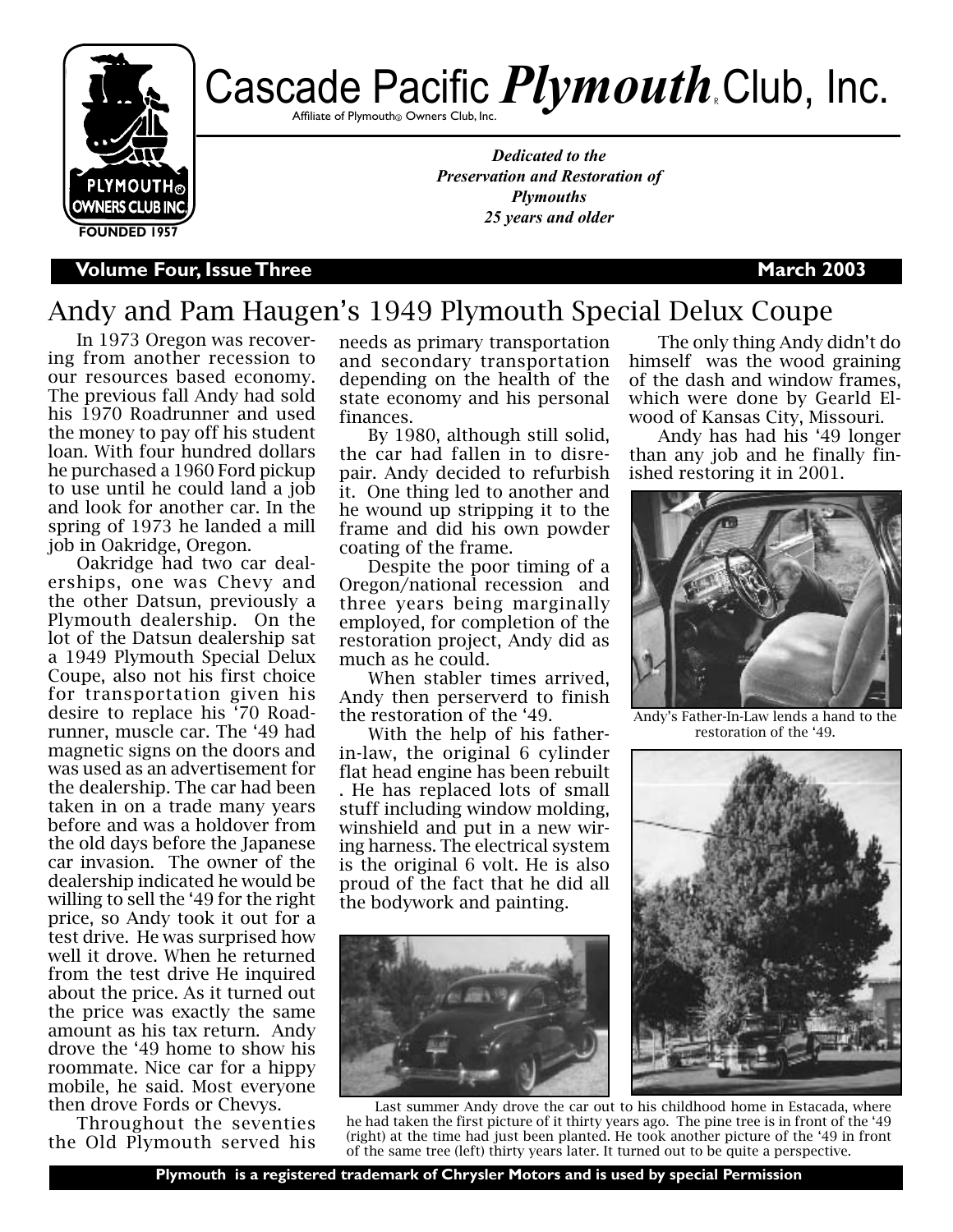President ...............Scott Farnsworth PH:503-254-8300.......Portland, OR Vice President.........Duanne Luckow PH:503-761-9411.......Portland, OR Secretary.....................Vicki Williams PH:503-266-4287...........Canby, OR Treasurer....................... Dolores Call PH:503-698-2301.......Portland, OR Member at Large.................Jeff Jolly PH:503-656-7779 Oregon City, OR

Standing Committees Activities ................... Jerry Klinger PH:503-665-8330 Gresham, OR Membership........................Bill Call PH:503-698-2301.........Portland, OR Newsletter ......................Mike Bade PH:503-653-8102 Milwaukie, OR Refreshments .......Dennis Mowery PH:503-760-3184 Portland, OR Co-Tech Advisor ......... Jimmie Fox PH:503-774-3441 Portland, OR Co-Tech Advisor ....Dave Williams PH:503-266-4287...........Canby, OR East-West Tour ......Tom Nachand PH:541-764-2011 Lincoln City, OR email/mail articles to: Mike Bade..............mdscbade@msn.com P.O. Box 2988- Clackamas, OR 97015 Membership: Cascade Pacific Plymouth Club, Inc. Membership dues are \$20.00 per calendar year and must hold a current membership to th National Plymouth Club. Membership runs Jan. 1 thru Dec 31. Advertising Rates: Advertising is free to current Cascade Pacific Plymouth Club Members. Advertising Rate for Non- members is: \$10.00 per newsletter. one column by one inch. Photos accompanying classified ads are \$10.00 per newsletter inch buy 1 column (Black and White Only Discount Rates: Available to long term advertisements. Advertisements should be kept to Plymouth related services.

# Officers 2003 CPPC February Regular Meeting Highlights

There were 47 in attendance at the February membership meeting. Rich VonAllmen brought the trophy he recently won at the Portland Rod and Custom show for his 1933 2-door rumble seat coupe. The long distance award was given to Chuck and Joan Hendricks who drove over 80 miles from Corvallis, Oregon.

Scott Farnsworth gave the member care report and announced that Vern Griffey had passed away in February and that Viki Davidson's mother had recently passed away. It was also announced that Barbara Rice was ill and could not attend the meeting.

Committee reports were as follows:

Membership – Bill Call and John Sweeney would be calling members who have not paid their dues to remind them to do so.

Newsletter – Mike Bade was absent at this meeting.

Activities – Scott reported on the Train tour on February 22nd and reported there were 20 members who attended one portion of it or another. He also reported on his and Dennis Rice's visit to Wilsonville High School with their 50's cars.

Duanne Luckow reported he was planning a garage tour for April 19th to Ken Austin's and Jack Hogan's garages. He will provide the details of the tour at the March meeting.

Larry Catt reported that the Pearson's Air show would be on August 23rd and Keith Grendahl would be keeping the membership informed about this event.

Tom Nachand requested that members send in their applications for the East/West Tour so that the Club has an idea of how many people to expect on each leg. He provided applications copied from the Plymouth Bulletin. He was still looking for someone to bring a trailer from

West Yellowstone. Scott Farnsworth and Russ Ashley both said they would be providing trailers.

Jerry Klinger stated that the Club would like to host a bar-bque on the Friday night the tour is in Troutdale. Glen Otto Park is available but requires \$100.00 to rent the group area. Larry Catt made a motion to OK the club spending money to reserve the park and was seconded by Dennis Markovich. The motion unanimously passed by the membership.

A May tour was suggested by Jimmie Fox beginning at the Bomber and heading out Hwy 99 to a park where a potluck could be held. Pat Brost offered to set up a covered bridge tour in October. Jerry Klinger reminded members about the Corbet Fire Department pancake breakfast on June 7th and offered to plan a tour from Corbett to Sandy if enough members were interested.

Duanne Luckow reported that Jimmie Fox and Dave Williams had agreed to be co-chairmen of the Technical Committee.

Scott Farnsworth reported that the Club banner was missing again.

The speaker for the meeting was Paul Duchene, a features writer from the Portland Tribune. He gave a very entertaining talk about lessons you can learn from owning different vehicles.

Bill Call announced that Dale Mathews, from Memory Lane would be the March speaker.

Rick VonAllmen suggested we have a time at each meeting to ask technical questions or provide technical tips. He was in search of a particular spare wheel for his vehicle and Bill Call said he probably had what he was looking for.

The raffle prizes were won by Jeff Jolly, Peggy Skinner and Lloyd Schultz.

# The Steering Column, A message from the CPPC President

Our second membership meet-teer co-chairmen Jimmie Fox and ing was held on February 25. We had great attendance with over 45 members and guests. We all enjoyed an excellent presentation by Paul Duchene, a feature writer with the Portland Tribune. Paul shared many humorous and valuable lessons he had learned with his automobile experiences over the years. Dennis and Jeanne Mowrey provided refreshments for the meeting, although neither could attend the meeting due to illness.

We are fortunate now to have all committees up and functioning with the most recent volun-

Dave Williams for the Technical Committee. They will be holding their meetings at Duane Luckow's shop. Meeting times will be announced. Thanks to Jimmie, Dave and Duane for volunteering your

efforts!

We had a good train tour on February 22 visiting Walt Stinger's home to see electric toy trains and trolleys up to 100 years old in the morning and then a tour of the TriMet Max maintenance facility in the afternoon. With several other fun events planned for the remainder of the year, it's now time to turn our focus to the

> Come see and enjoy two wonderful car collections and the great guys that own them. Jack Hogan's early V8's and Ken Austin's variety. These two guys are very busy individuals and they have opened up their garages, SaturdayApril 19, for the Plymouth Club. A head count is important.

> Members who wish to go should RSVP to Duanne Luckow by April 13. (503)761-9411.

> Tour members will meet at Clackamette Park, Oregon City at 9:00 a.m. and Depart at 9:30 sharp. There will be a No Host lunch in-between the touring sites.

The Cascade Pacific Plymouth Club will be sponsoring two club booths at the annual Portland Swap Meet held this year on April  $4<sup>th</sup>$ ,  $5<sup>th</sup>$  and  $6<sup>th</sup>$ . The two booths, number 2277 and the booth to either the left or right of it (We don't have the number yet.), will be located in the Hall "C" in the southwest corner of the building by the door. One booth will provide information about our club to prospective new members, and the other will be our club parts sales booth.

We are, once again, soliciting donations of automobile parts and memorabilia for sale in the part booth. Last year we made over \$600 for the club treasury from the sale of parts and tech committee vendor lists.

Donated parts can be from any make car, not just Plymouths! For the sake of practicability and available space, we cannot store or haul motors, doors and fenders, car interiors and other large items to the meet. We can, however, advertise such larger donated items on display boards in the booth for pickup from other local sites! Last year we successfully sold motors and transmissions this way.

We are requesting that members who want to donate parts and other materials bring them to Bill Call's hobby shop at 6201 Lake Road in Milwaukie on Saturday, March  $29<sup>th</sup>$  between the hours of 10 AM to 3 PM and again on Wednesday, April 2nd between the hours of 6 PM to 8 PM. Bill's shop is located at the back of the Titan Freight Terminal facility.

We also need volunteers to work in the information and parts booths. Contact Jeff Jolly at (503) 656-7779 in the evenings or by e-mail anytime at jeffj@involved. com.

Swap Meet and East-West tour. These two events will be very important to our club this year.

As always, I look forward to hearing from any of you with any suggestions or comments you might have.

Scott Farnsworth 503-254-8300 sfarnsworth@ltk.com



Congratulations go out to Rich VonAllmen who recently was class runner up at the Portland Rod and Custom Show. His 1933 PC 2-door Rumble Seat Coupe was entered in the Resto Rod Roadster (1928-1940) class. Rich proudly displayed his impressive trophy and a scrap book featuring the car at the February membership meeting.

### CPPC Member Places at Rod and Custom Show



Rich's VonAllmen's 1933 PC 2-door Rumble Seat Coupe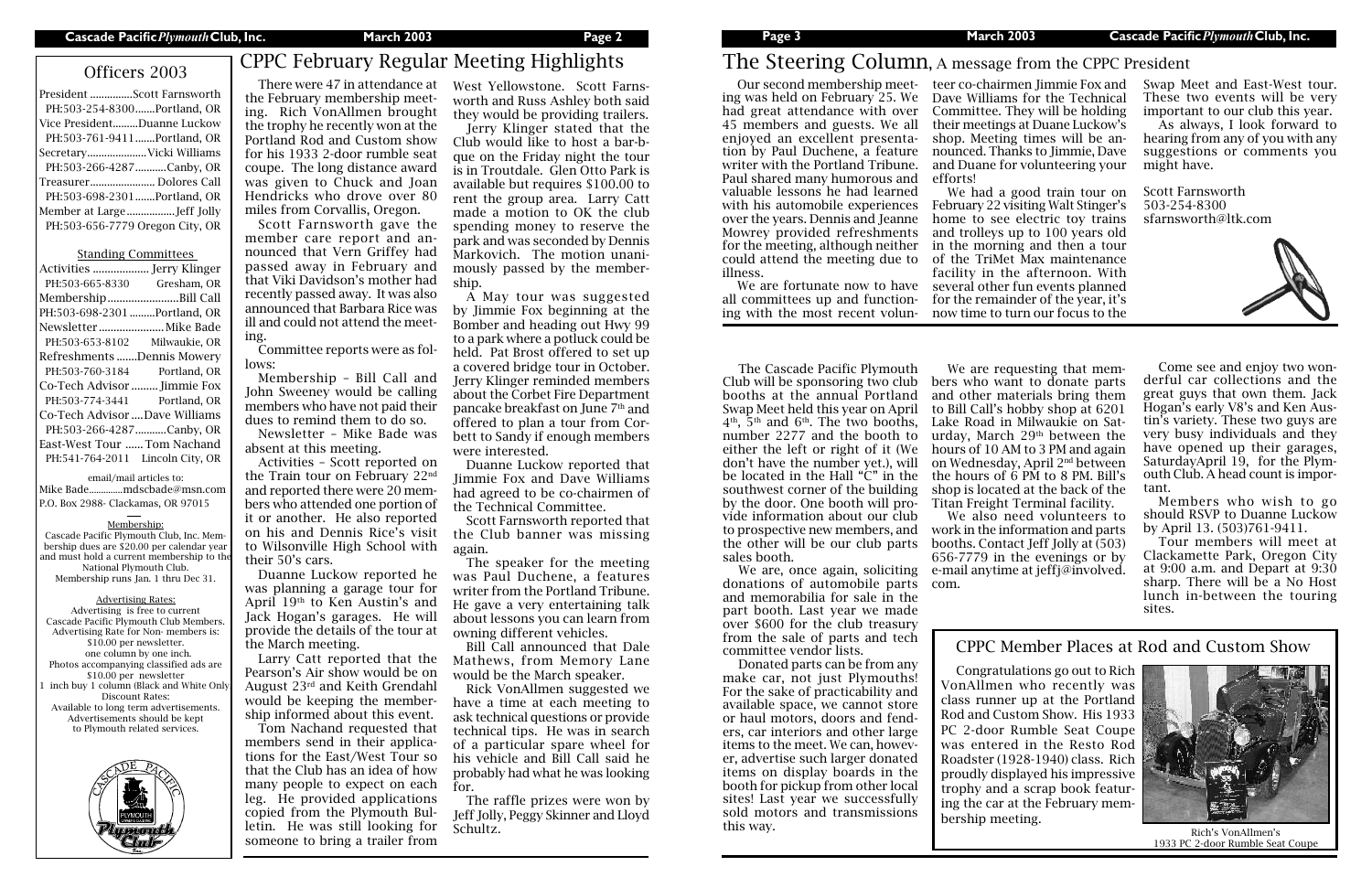A few Plymouth car owners Grants Pass, OR on November 18th for pizza and conversation revolving around their cars.

Phil and Janet Post and Randy and Pam Ealy had gathered once read about in the newsletter. before when Bill Call was in town. This time the two couples and Bill were joined by our Club's youngest member, Jason Goss and his parents, Ron and Margy. 16 year old Jason recently inherited a 1930 Plymouth from his grandfather in Salem, OR.

from southern Oregon met in the logo merchandise and the The group especially enjoyed Club's photo albums Bill brought along with him. It was fun to get some first-hand accounts of the Club that had otherwise been *by Pam Ealy*

Jason is a real car enthusiast. He has visions of technical training and a lifelong career of car maintenance and restoration.

# Plymouth Club Southern Oregon Meeting



L-R: Randy Ealy, Janet Post, Phillip Post, Ron Goss, Margy Goss, Jason Goss, Pam Ealy and Bill Call.

### **Sudden Brake Failure?**  *Cont. from precious column*

Have you ever had a brake failure?

Remember this for a safety measure, if your brakes fail suddenly while the car is in motion, shut off the ignition, apply hand brake, and leave the transmission in gear or in drive position, as the case may be.

Sudden and complete failure is caused by a break in the hydraulic line or leakage of fluid at some other point. The only remedy is replacement of defective parts.

Break loss can be caused by several things:

Power Brake failure? The vacuum system for the power brakes can suck out the fluid where there is a fluid leak within the power brake booster.

### Spongy Brake Pedal?

If, when pressing on the brake pedal and it has a spongy feel, there is most likely air in the hydraulic fluid line, and it is most necessary to bleed the hydraulic system to remove the air.

### Brake Pedal Sinks to the Floor?

If the brake pedal travels all the way to the floor when the brakes are applied, a defective master cylinder most likely causes the trouble.

### Brakes Will NOT Hold?

If this condition occurs suddenly and the brakes have been operating satisfactorily before that time, the condition may be caused because of having been driving in heavy rain or water or because of a prolonged rain. Driving with the brakes LIGHTLY applied for a short distance can minimize condition. to help dry them out, then they will return back to a more normal operation.

### Brakes GRAB?

When brakes tend to grab for several applications after the car has been parked for several hours, the trouble is probably caused by moisture absorbed by the brake lining and is a characteristic of many different makes of linings. There are many other causes of grabbing brakes, which we will discuss a little later.

Noisey Brakes?

Brakes will make many different noises, but all are an indication that the brakes need servicing of some kind, and that can be done by an inspection of the brake system.

This item is entitled as a tribute to Howard, and it is. However, it is also a story about how several CPPC members participated in helping Howard's family realize a goal that he couldn't meet before his death.

We featured Howard and Velda and their '37 Plymouth in the March 2001 newsletter and, sadly, reported his death in the June/July 2002 newsletter.

Not reported earlier was that Howard also owned a 1928 Chrysler Coupe, which he enjoyed very much. His restoration efforts over the years had been concentrated on the Plymouth, but he always intended to also improve the Chrysler. It was essentially in fine original condition, but in need of some mechanical and cosmetic work. As a start in this process, Howard did a beautiful job in refinishing the wooden spoke wheels during 2001-2002.

To digress, during the early 1990's, Howard and Les Conner were both driving their old Plymouths…Howard in his '37, and Les in his '46…and they stopped to become acquainted and talk. It was learned that a group of "old-car guys" met each Friday for lunch at Vancouver restaurant, and Les joined the group. A retired mechanic, Les is experienced in collector cars and became a good friend and advisor to Howard.

During 2002, Les tested the Chrysler and found problems in the brakes, and some issues in the engine. By suffering from debilitating headaches that limited his activity, Howard was unable to perform the repairs. At this point, club participation became important and was appreciatively accepted by Howard.

First task was brake repair… Les led the job and Larry Catt assisted. A local machinist sleeved wheel cylinders, and a new master cylinder was located and installed.

After the brakes were repaired, a poor running engine was found. Howard asked that it be repaired. Les, Larry, and Mike Larson (a HACO member) loaded it onto a trailer and Jim Thorkildson delivered it to Troy House for evaluation. Troy found bad valves and other problems that indicated an overhaul would be appropriate. Howard asked that work proceed, so Troy disassembled the engine and delivered it to Bearing Service in Portland for machine work. The connecting rods were machined to permit use of insert bearings, pistons and rings replaced, and other worn parts were replaced.

Unfortunately, Howard died June 28,2002. Although he had been kept informed about the progress on the engine, he didn't get to see its completion.

While engine work was being done, Bill Call stored the car in his "hobby shop" and helped coordinate other tasks. Duanne Luckow removed the radiator shell and arranged for replating a better one that Howard had located years earlier. He reinstalled the shell when completed, and made other cosmetic improvements.

Troy reassembled and installed the engine when machine work was completed, and the car was returned to Bill's shop.

Duanne had the wheel rims powder coated, and new white sidewall tires were installed. After a test drive by Les, it was declared ready for it's new home in Texas.

Howard and Velda's son Rick grew up with the Chrysler in the family, and he now lives in Texas. He will make a home for it, so it was loaded into an auto transporter in January 2003 for its trip there. Some club members were at Bill's shop when it was loaded, and say the final result of all the work was great, and would have really pleased Howard.

We regret that Howard is gone, but are happy that we could help satisfy his goal for the Chrysler, and hope it will be a valued part of Rick's family! *Larry Catt*

# A Tribute To Howard Grimes



Howard Grimes 1928 Chrysler model 72 Sports Coupe

## Sudden Brake Failure

### MEMBER CARE

Our sympathy goes out to Larry and Viki Davidson and their family for the recent loss of Viki's mother. Barbara Rice had been sick for several weeks and missed the February meeting. We hope she is feeling better and we see her in March.





CPPC member Troy House works on the engine of the '28 Chrysler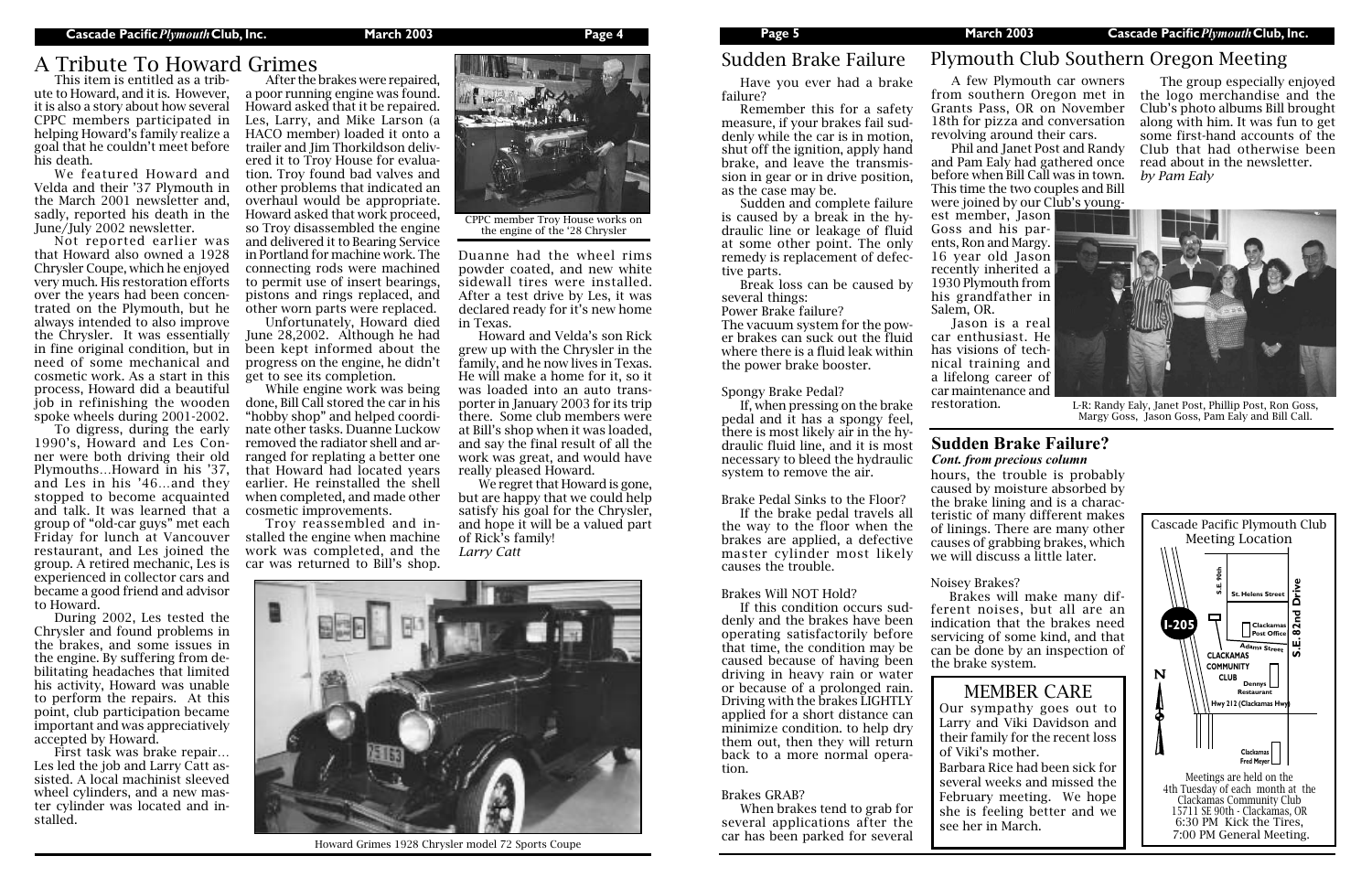I have been writing stories about other people's Plymouths for the past year for the CPPC. When people would ask about my Plymouth I would say that I have had my 1930 Plymouth coupe for over 30 years. I bought it when I was in high school.

When I was in high school everyone drove a classic car as did most everyone else who grew up in the 40's, 50's, 60's or 70's. The Classic Fords, Chevys, Plymouths, most anything that was 10 to 20 years old that a high school student could afford.

I came to be a Plymouth owner my junior year in high school. I lived in a small town in Eastern Washington named Ford, Washington.

My high school auto shop teacher at Springdale High School had a '34 Ford, that he was making into a street rod. My friends and I would visit his garage and watch him work on his '34 and fantasize about when we might have our own classic car.

One day during the summer of 1972 a few of my buddies, Kenny, Casey, Mike and myself decided that we were going to make a race car that we could race at the local drag strip. I had the drive train, Mike and Kenny were pretty good mechanics and all we needed was a body.

When I was done. I knew ever inch of the frame and sheet metal parts. I cleaned them down to the metal with wire wheels on the end of a cheep drill from my dads tool box. Several gallons of paint stripper later and the original paint was stripped away.

I taught my self how to do the  $\overline{\phantom{a}}$ body work and my friend Mike helped me paint everything one sunny summer day on the back

By the summer of 1973, after my senior year in high school, I was able to finally drive the '30. first I only made short trips of  $10$ 

I saw an advertisement in the newspaper for a '30 Plym20 miles as I tested everything to be sure I had everything in working

outh Coupe in Coeur d'Alene, Idaho. When I saw it, I had to have it. It was very rough and didn't even have all the parts, but for \$100.00 it was mine. After I got the

'30 home my plans to make a race car changed. I had the original engine and most of the metal and didn't have the heart to make it into a hot rod. I was able to find an original front, rear end, and various things I needed at the Antique Auto Ranch in Spokane, WA.

I spent most of the summer of 1972 in a make shift shed in the back of my parents backyard. In between chores and odd jobs to make money I could be found working on the '30.

lawn.

I learned about babbitted bearings, how to sleeve the cylinders, bought new pistons and I rebuilt the four cylinder engine of my '30.

order.

In the fall of 1973 I went off to college. By the spring of my second year of college at EWU I lived in an apartment and I decided that I needed to bring my '30 to college with me.

The '30 was a regular site around campus as I drove it to class, cruised the back roads, went to the store, to games, took girls on dates (what was I thinking). It didn't go too fast, but I wasn't in a hurry. I took lots of pictures with friends (*see oval picture below: Diane, Pam, Donna, Dan, Bernie and Me*) and family and the '30, which now sit on my desk at home.

The collection ranges in age from 1903 to 2003 covering a full century. Walt showed us his the tour was very enjoyable and toy electric trolley collection, which traverses the nooks and crannies of his basement. Then we proceeded to the third floor where we observed the freight and passenger trains that share a magnificent view of Portland looking southeast from the west hills. Walt also treated us to an unrehearsed piano recital on his Steinway concert grand piano. What a treat!!

I am not sure if the '30 is what attracted my wife, Donna to me at college. I like to think it may have helped. For that

I consider it to be my good luck charm.

A f t e r college Donna and I married in 1979 and moved to Oregon and began teaching. As soon as we had

a place I brought my '30 to be with me again. Some how the engine developed a knock and the original fuel pump went out, so I couldn't start the engine.

Soon there were two little Bade's to take care of and a house to remodel and more important things to spend

our money on.

At the end of each class period, we went outside and showed the cars (Scott's '50 Club Coupe, Dene Farnsworth, with Bill Call states of Cars (SCOTT State) Orline Club Coupe, Defi-<br>11 Plymouth and Nicole. This' '51 Two Door HT, and Bill Club Coupe and Nicole.

The Plymouth was put on hold, but never forgotten. Over the years I would look at swap meets for the missing pieces that I needed to make my '30



complete with little success. Two years ago, with most of the house projects completed and the little Bade's, Scott, now 16 years old and Corey now 13 years old, I decided the '30 would be a good father son bonding project; as an excuse for me start back

fixing it up again.

In a bold move one weekend Corey and I pulled the engine, removed all the sheet metal and cab off of the frame, took out most of the wood and took it in to be dipped.

With the metal parts all stripped you might think it would be easier to make head way, but "things seem to keep coming up", to prevent significate progress on the restoration.

and CPPC President, Scott Farnsworth (right) welcome CPPC members to Tour. Walt Stinger's Classic Train Collection.

I kept telling myself, that if I could do it once while I was in high school it should be easier the second time.

Just when I least expected it a couple of things came up to get things back on track. I had been looking for parts for the '30 on ebay, or a restored '30'ish Plymouth to tide me over until I could finish mine. I saw an advertisement on ebay. A man from St. Louis, MO was parting out a restored Plymouth. I was able to buy the engine, front & rear axles, driveline, wire wheels and tires to put into my '30.

The next thing that happened was a call from CPPC member Bill Call. He told me about a Plymouth Coupe on a trailer in Gresham, OR, just 15 miles from my house. The Plymouth was all original and had many of the parts I was looking for to complete my '30. It has rear fenders, bumpers, running boards, horn, head light glass and other parts I didn't know I was missing, so I bought it.

Hopefully this is a sign that it is time once again for me to begin again on my '30 and maybe I will end up with two '30's.

# Mike Bade's 1930 Plymouth Coupe, ready for the next thirty years

Mikes '30 Plymouth Coupe, during College Days at Eastern Washington University, 1975



Mike's new '30 Plymouth Coupe parts car and possible Resto Rod in future.

# **Toy Trains and Max Light Rail Maintenance Facility Tour**

### Plymouth's go back to School, Wilson High School visit

Gateway Fred Meyer parking lot where we met at 10:00 a.m.

caravanned to a Victorian home in S.W. Portland with Bill Call leading in his '48 Coupe. This is the home of Walt Stinger, an employee with the same company as Scott Farnsworth. There we were able to see Walt's lifetime collection of toy electric trains.

About noon we departed for a Dutch treat lunch at the Old Country Buffet in southeast

This tour was held on Febru-Portland. After lunch we drove ary 22. The tour began at the to Gresham and toured the Max We departed at 10:15 and took a brief tour of the central facility where Portland's light rail vehicles are maintained. We also control room and the paint and body shops. The tour ended at about 3:00.

On February 21st Dennis Rice and Scott Farnsworth visited Wilsonville High School with Scott's cousin Bruce Rosenberg. They took three cars and attended Mr. Kevin Guay's classes on the '50's and the Vietnam era. The class studies life styles that were prevalent in the '50s including the social, economic and political snapshots of the period.

We were treated to presentations by students acting as Ed

Sullivan, Jackie Gleason and Ed Norton, Marlyn Monroe and others. We gave a brief talk on growing up in the 50's and answered questions for the students about school, cars, what things cost and what the expectations were for grade school and high school students.

The seventeen people that attended the tour enjoyed it and approached it with a high level of interest and enthusiasm. Some excellent questions were asked. Except for some of us that ate too much at the Old Country Buffet, a success.

> Call's '41. This was the highlight for the students. They asked many interesting questions in spite of the typical February Oregon rain. We give credit and thanks to Nicole who gave a presentation to her class as "Marlyn Monroe" and posed for pictures in front of each of the cars. It was a very enjoyable visit and we thank Bruce Rosenberg, Dennis Rice and Scott Farnsworth for participating and Bill Call for the use of his car.



Bruce Farnsworth, with Bill Call's



Club Coupe and Nicole.



Dennis Rice, with his '51 Plymouth Two Door HT and Nicole.



CPPC Members take in all the sites.



Walt demonstrates how things work.